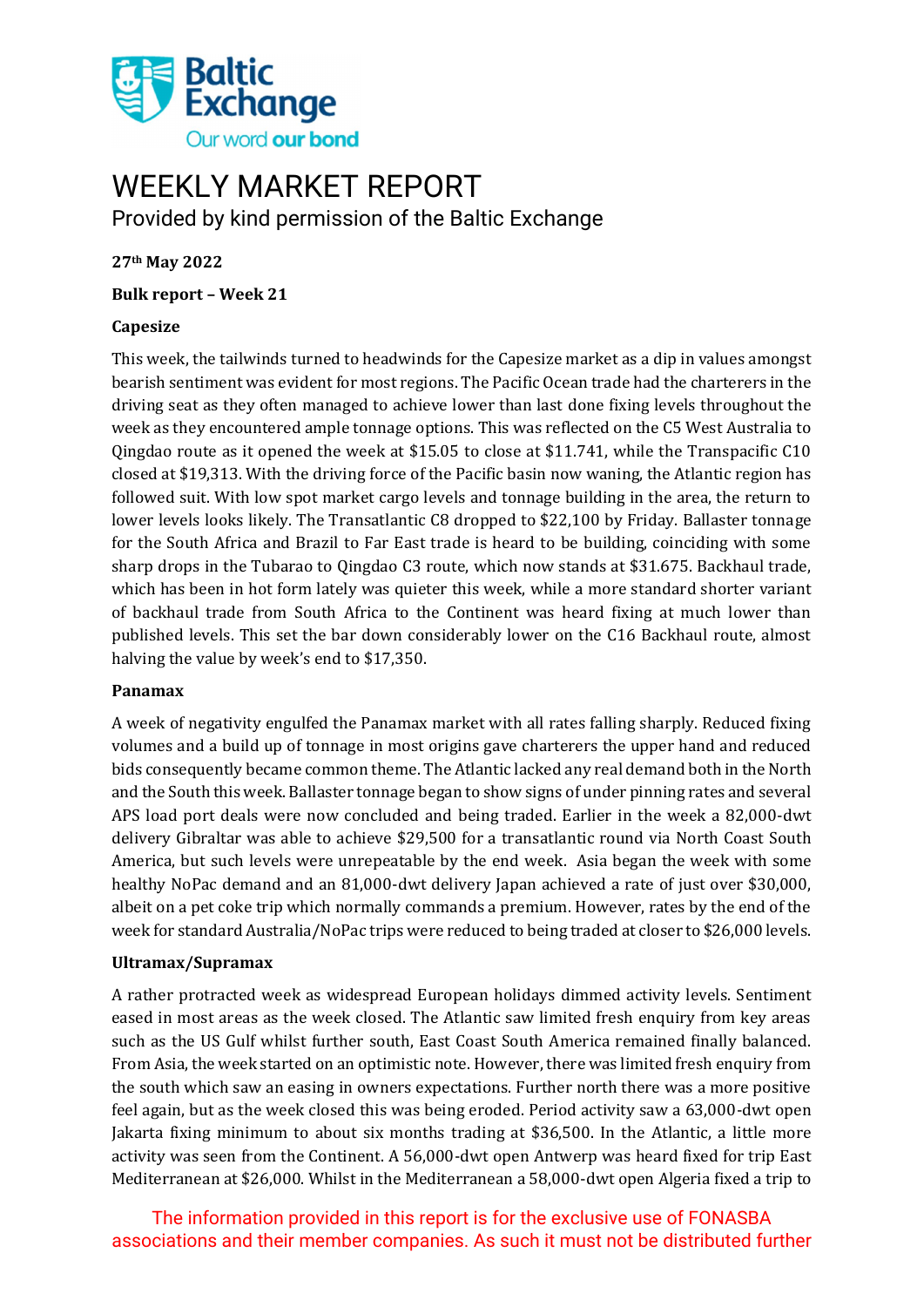

### WEEKLY MARKET REPORT Provided by kind permission of the Baltic Exchange

West Africa at \$29,000. From Asia, a 63,00-dwt open Surabaya was fixed for a trip redelivery China in the mid \$30,000s.

#### **Handysize**

With holidays in large parts of Europe and many places round the world, activity was limited. In the US Gulf a 36,000-dwt was fixed for a trip to the UK – Continent with an intended cargo of wood pellets at \$32,000. A 39,0000-dwt was fixed from Norfolk for a trip to East Coast Mexico with an intended cargo of Coal at \$34,000. A 28,000-dwt was fixed for a trip from Istanbul via Bourgas to Tunisia with an intended cargo of grains at \$21,250. In Asia a 28,000-dwt was fixed from Matsure for end May delivery via Australia to the Continent at \$31,500 and a 38,000-dwt was fixed from China to South Africa with an intended cargo of steels at \$38,000. In China period enquiry remained active and a 38,000-dwt had rumoured to have seen low \$30,000s for short period but was holding out for higher levels.

#### **Tanker report – Week 21**

#### **VLCC**

VLCC rates were very slightly firmer this week, although it appears the higher bunker price have nullified these rate rises in terms of income. 280,000mt Middle East Gulf/USG (via Cape of Good Hope) is assessed half a point higher at WS24.7, with Exxon reported on subs for a trip to the Continent via the Suez Canal at WS24.75. Meanwhile, rates for the 270,000mt Middle East Gulf/China trip improved by just over half a point to WS41.6 (a round trip TCE of minus \$17,800 per day). In the Atlantic market the rate for 260,000mt West Africa/China improved almost 1.5 points to WS45 (minus \$13,100 per day round-trip TCE) while the rate for 270,000mt US Gulf/China voyage improved by \$43,750 to \$5.33m (a round voyage TCE of minus \$15,600 per day).

#### **Suezmax**

Rates for the 135,000mt Black Sea/Augusta route fell 1.5 points this week to just below WS113 (a round-trip TCE of \$18,000 per day), with one fixture reported on this route – an oil trader relet to Exxon at WS107.5. With a very active Atlantic market, specifically West African, South American and US Gulf load ports, rates for 130,000mt Nigeria/UKC have climbed up 12.5 points to WS103 (a round-trip TCE of about \$14,100 per day). In the Middle East, fixing activity has been steady this week while the list of available tonnage has dwindled. This is in part due to the more attractive Atlantic market pulling ballasters from the East to the West. Consequently rates for 140,000mt Basrah/West Mediterranean have leapt almost 12 points to about WS56. Several ships were reported on subjects to a Turkish refiner alongside reports of French and British oil companies also fixing into Europe from the Middle East Gulf.

#### **Aframax**

The 80,000mt Ceyhan/Mediterranean market lost another three points this week to about WS124 (a round-trip TCE of about \$9,300). In Northern Europe rates remained flat, at about

The information provided in this report is for the exclusive use of FONASBA associations and their member companies. As such it must not be distributed further